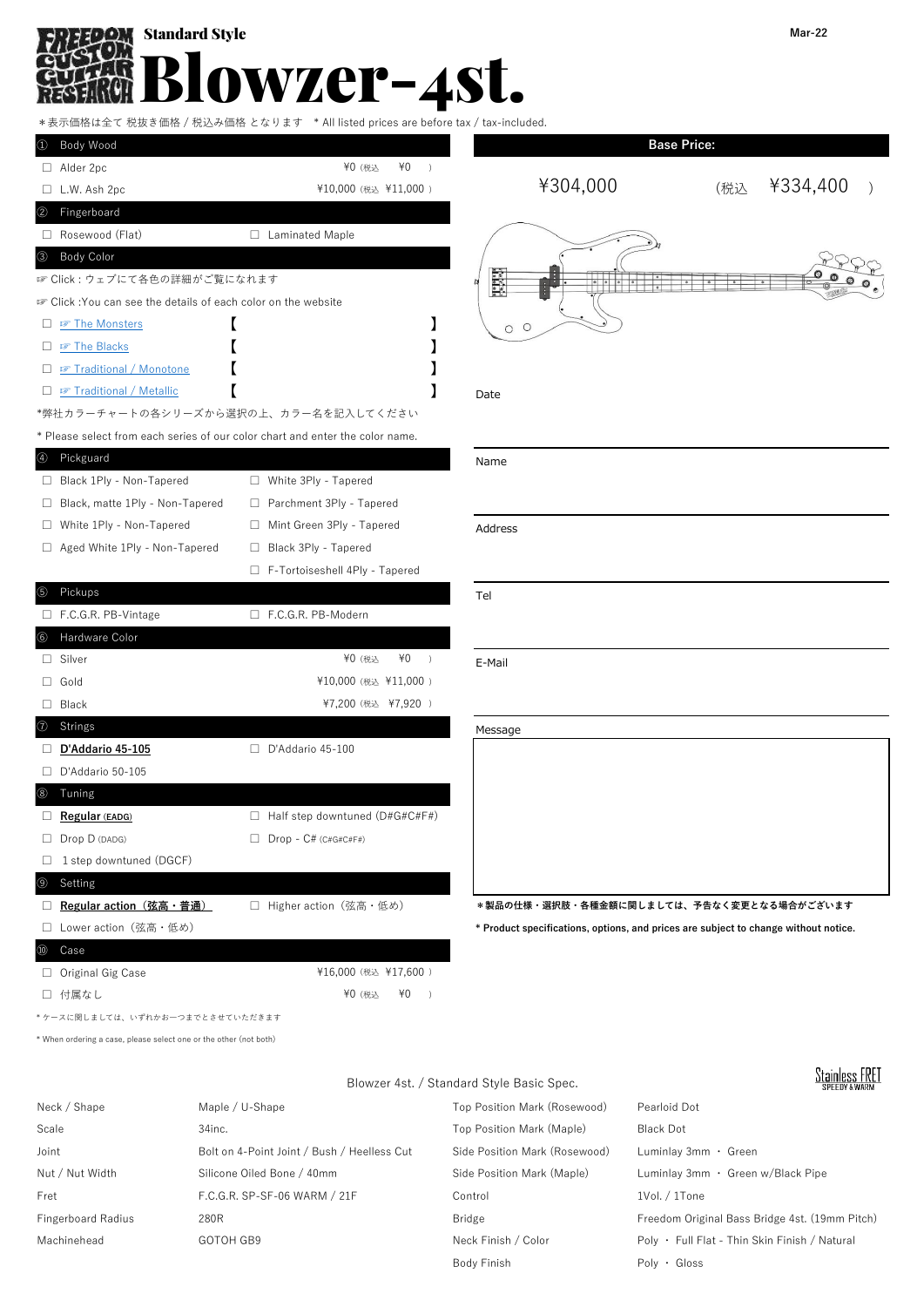## 【 Blowzer 4st. 】 Custom Style Option List

\*製品の仕様・選択肢・各種金額に関しましては、予告なく変更となる場合がございます \*Product specifications, options, and prices are subject to change without notice.

◎SS=Standard Style Extra Charge ◎SS=Standard Style Extra Charge **Neck Shape before tax** inc. tax **Layout / Pickups** □ U ◎SS ¥0 ¥0 □ P / PB Vintage ◎SS ¥0 ¥0 □ Fat U ¥5,000 ¥5,500 □ P / PB Modern ◎SS ¥0 ¥0 **Fret Type before tax** inc. tax inc. tax □ PJ / PB Vintage - Original JB 4st. For PJ(19mm Pitch) ¥15,000 ¥16,500 ¥16,500 □ Stainless / SP-SF-04 WARM  $\uparrow$  93,000  $\uparrow$  +3,300 □ Stainless / SP-SF-05 WARM ¥3,000 ¥3,300 \* PJ - Control : 2Vol., 1Tone □ Stainless / SP-SF-06 WARM ◎SS **Pickguard +0**  $\star$ 0 **P** □ Stainless / SP-SF-07 WARM ¥3,000 ¥3,300 □ White 1Ply - Non-Tapered ◎SS ¥0 ¥0 □ Stainless / SP-SF-08 WARM ¥3,000 ¥3,300 □ Aged White 1Ply - Non-Tapered ◎SS ¥0 ¥0 □ Stainless / SP-SF-09 WARM ¥3,000 ¥3,300 □ Black 1Ply - Non-Tapered ◎SS ¥0 ¥0 □ Stainless / SP-SF-04 SPEEDY ¥3,000 ¥3,300 □ Black, matte 1Ply - Non-Tapered ◎SS ¥0 ¥0 □ Stainless / SP-SF-05 SPEEDY ¥3,000 ¥3,300 □ White 3Ply - Tapered ◎SS ¥0 ¥0 □ Stainless / SP-SF-06 SPEEDY ¥3,000 ¥3,300 □ Parchment 3Ply - Tapered ◎SS ¥0 ¥0 □ Stainless / SP-SF-07 SPEEDY ¥3,000 ¥3,300 □ Mint Green 3Ply - Tapered ◎SS ¥0 ¥0 □ Stainless / SP-SF-08 SPEEDY ¥3,000 ¥3,300 □ Black 3Ply - Tapered ◎SS ¥0 ¥0  $\Box$  Stainless / SP-SF-09 SPEEDY  $\Box$   $\Box$  Black-red-black 3Ply - Tapered  $\Box$  Black-red-black 3Ply - Tapered  $\Box$  Black-red-black 3Ply - Tapered  $\Box$  Black 3Ply - Tapered  $\Box$  Black-red-black 3Ply - Tapered  $\Box$  Black-re  $\Box$  Nickel Silver / SP-NF-04  $\angle$  + Tapered  $\angle$  + Tapered  $\angle$  + Tapered  $\angle$  + Tapered  $\angle$ □ Nickel Silver / SP-NF-05 ¥3,000 ¥3,300 □ Tortoiseshell 4Ply - Tapered (2022 New!!) ¥5,000 ¥5,500 □ Nickel Silver / SP-NF-06 ¥3,000 ¥3,300 □ Black tortoiseshell 4Ply - Tapered (2022 New!!) ¥5,000 ¥5,500 □ Nickel Silver / SP-NF-07 ¥3,000 ¥3,300 □ Real Celluloid Tortoiseshell 4Ply - Tapered ¥16,000 ¥17,600 □ Nickel Silver / SP-NF-08 ¥3,000 ¥3,300 □ White pearloid 4Ply - Tapered ¥5,000 ¥5,500 □ Nickel Silver / SP-NF-09 ¥3,000 ¥3,300 □ Mint pearloid 4Ply - Tapered ¥5,000 ¥5,500 **Fingerboard Radius before tax** inc. tax □ Black pearloid 4Ply - Tapered ¥5,000 ¥5,500 ¥5,500 × ¥5,500 ¥5,500 □ 184R ¥3,500 ¥3,850 □ Acrylic Tortoiseshell 1Ply 2.5mm - Tapered ¥9,300 ¥10,230 □ 254R ¥3,500 ¥3,850 □ Acrylic Tortoiseshell 1Ply 2.5mm - Non-Tapered ¥9,300 ¥10,230 □ 280R ◎SS ¥0 ¥0 □ Acrylic Tortoiseshell 1Ply 3mm - Tapered ¥9,300 ¥10,230 □ 305R ¥3,500 ¥3,850 □ Acrylic Tortoiseshell 1Ply 3mm - Non-Tapered ¥9,300 ¥10,230 □ 340R ¥3,500 ¥3,850 □ Clear acrylic 1Ply 2mm- Tapered ¥12,100 ¥13,310  $\Box$  400R  $\Box$  412,100  $\Box$  Clear acrylic 1Ply 2mm - Non-Tapered  $\Box$  412,100  $\Box$  413,310 **Neck Binding** ★12,100 ★13,310 ★13,310 before tax inc. tax □ Clear acrylic 1Ply 3mm- Tapered ★12,100 → ¥12,100 → ¥13,310 □ White / Single (Side Position Mark : Luminlay Dots 3mm - Green w/Black Pipe) ¥22,000 ¥24,200 □ Black / Single (Side Position Mark : Luminlay Dots 3mm・Green) ¥22,000 ¥24,200 □ None (無し) ¥-3,300 ¥-3,630 **Top Position Mark inc.** tax **before tax before tax inc.** tax  $\Box$  Dot (6.35mm) / Black  $\oslash$ SS / Maple FB  $\uparrow$   $\uparrow$   $\uparrow$   $\downarrow$   $\uparrow$   $\downarrow$   $\downarrow$  $\Box$  Dot (6.35mm) / White  $\Box$  2.000  $\ddot{ }$  +3.300  $\ddot{ }$  +3.300 □ Dot (6.35mm) / Clay ¥3,000 ¥3,300 □ Dot (6.35mm) / Pearloid ◎SS / Rosewood FB ¥0 ¥0 □ Dot (6.35mm) / White shell (白蝶貝) ¥3.000 ¥3.300 □ Dot (6.35mm) / Abalone (メキシコ貝) ¥3,000 ¥3,300

 $\Box$  Oval  $(7 \times 11)$  / Pearloid  $*8,250$ □ Oval  $(7 \times 11)$  / White shell (白蝶貝)  $\qquad$   $\qquad$   $\qquad$   $\qquad$   $\qquad$   $\qquad$   $\qquad$   $\qquad$   $\qquad$   $\qquad$   $\qquad$   $\qquad$   $\qquad$   $\qquad$   $\qquad$   $\qquad$   $\qquad$   $\qquad$   $\qquad$   $\qquad$   $\qquad$   $\qquad$   $\qquad$   $\qquad$   $\qquad$   $\qquad$   $\qquad$   $\qquad$   $\qquad$   $\qquad$  □ Oval  $(7 \times 11)$  / Black shell (黒蝶貝)  $\angle$  47,500  $\angle$  48,250 □ Oval (7×11) / Abalone (メキシコ貝) ¥7,500 ¥8,250 □ Oval (7×11) / Abalone with border (メキシコ貝・枠付)  $\qquad$  ¥7,500 ¥8,250 □ Oval (7×11) / White shell with border (白蝶貝・枠付) 47,500 ¥8,250  $\Box$  Dot / Luminlay Green  $\Box$  Dot / Luminlay Green  $\Box$  $\Box$  Dot / Luminlay Blue  $\angle$  47,500  $\angle$  48,250 □ Block / White Pearloid ¥10,000 ¥11,000 □ Block / Black ¥10,000 ¥11,000 □ None (無し)  $\angle$  ¥0  $\angle$  ¥0  $\angle$  ¥0  $\angle$  ¥0 **Side Position Mark** □ Dot / Luminlay 3mm - Green ◎SS / Rosewood FB ¥0 ¥0 □ Dot / Luminlay 3mm - Green w/Black Pipe ◎SS / Maple FB ¥0 ¥0  $\Box$  Dot / Luminlay 3mm - Blue  $\angle$   $\angle$  40  $\angle$  40  $\angle$  40  $\angle$  40  $\angle$  40  $\angle$  40  $\angle$  40  $\angle$  40  $\angle$  40  $\angle$  40  $\angle$  40  $\angle$  40  $\angle$  40  $\angle$  40  $\angle$  40  $\angle$  40  $\angle$  40  $\angle$  40  $\angle$  40  $\angle$  40  $\angle$  40  $\angle$  40  $\angle$  40 □ Dot / Luminlay 3mm - Blue w/Black Pipe  $\frac{40}{40}$   $\frac{40}{40}$   $\frac{40}{40}$ □ Dot / Cray 2.5mm ¥1,500 ¥1,650  $\Box$  Dot / Black 2.5mm  $\Box$  Dot / Black 2.5mm □ Dot / White 2.5mm ¥1,500 ¥1,650 □ Dot / Abalone 2.5mm ¥1,500 ¥1,650

| ©SS=Standard Style                                          | Extra Charge |          |  |
|-------------------------------------------------------------|--------------|----------|--|
| ayout / Pickups                                             |              |          |  |
| P / PB Vintage<br>$\circ$ SS<br>□                           | ¥0           | ¥0       |  |
| □<br>P / PB Modern ©SS                                      | ¥0           | ¥0       |  |
| PJ / PB Vintage - Original JB 4st. For PJ (19mm Pitch)<br>□ | ¥15,000      | ¥16,500  |  |
| PJ / PB Modern - Original JB 4st. For PJ (19mm Pitch)<br>□  | ¥15,000      | ¥16,500  |  |
| PJ - Control: 2Vol., 1Tone                                  |              |          |  |
| ckguard                                                     | before tax   | inc. tax |  |
| White 1Ply - Non-Tapered ©SS<br>□                           | ¥0           | ¥0       |  |
| □<br>Aged White 1Ply - Non-Tapered ©SS                      | ¥0           | ¥0       |  |
| Black 1Ply - Non-Tapered ©SS<br>□                           | ¥0           | ¥0       |  |
| □<br>Black, matte 1Ply - Non-Tapered ©SS                    | ¥0           | ¥0       |  |
| □<br>White 3Ply - Tapered ©SS                               | ¥0           | ¥0       |  |
| Parchment 3Ply - Tapered ©SS<br>□                           | ¥0           | ¥0       |  |
| Mint Green 3Ply - Tapered ©SS<br>□                          | ¥0           | ¥0       |  |
| Black 3Ply - Tapered ©SS<br>□                               | ¥0           | ¥0       |  |
| Black-red-black 3Ply - Tapered<br>□                         | ¥5,000       | ¥5,500   |  |
| □<br>F-Tortoiseshell 4Ply - Tapered<br>$\circ$ SS           | ¥0           | ¥0       |  |
| Tortoiseshell 4Ply - Tapered (2022 New!!)<br>□              | ¥5,000       | ¥5,500   |  |
| Black tortoiseshell 4Ply - Tapered (2022 New!!)<br>□        | ¥5,000       | ¥5,500   |  |
| Real Celluloid Tortoiseshell 4Ply - Tapered<br>□            | ¥16,000      | ¥17,600  |  |
| White pearloid 4Ply - Tapered<br>□                          | ¥5,000       | ¥5,500   |  |
| □<br>Mint pearloid 4Ply - Tapered                           | ¥5,000       | ¥5,500   |  |
| Black pearloid 4Ply - Tapered<br>□                          | ¥5,000       | ¥5,500   |  |
| Acrylic Tortoiseshell 1Ply 2.5mm - Tapered<br>□             | ¥9,300       | ¥10,230  |  |
| □<br>Acrylic Tortoiseshell 1Ply 2.5mm - Non-Tapered         | ¥9,300       | ¥10,230  |  |
| Acrylic Tortoiseshell 1Ply 3mm - Tapered<br>□               | ¥9,300       | ¥10,230  |  |
| Acrylic Tortoiseshell 1Ply 3mm - Non-Tapered<br>□           | ¥9,300       | ¥10,230  |  |
| □<br>Clear acrylic 1Ply 2mm- Tapered                        | ¥12,100      | ¥13,310  |  |
| Clear acrylic 1Ply 2mm - Non-Tapered<br>□                   | ¥12,100      | ¥13,310  |  |
| Clear acrylic 1Ply 3mm- Tapered<br>□                        | ¥12,100      | ¥13,310  |  |
| □<br>Clear acrylic 1Ply 3mm - Non-Tapered                   | ¥12,100      | ¥13,310  |  |